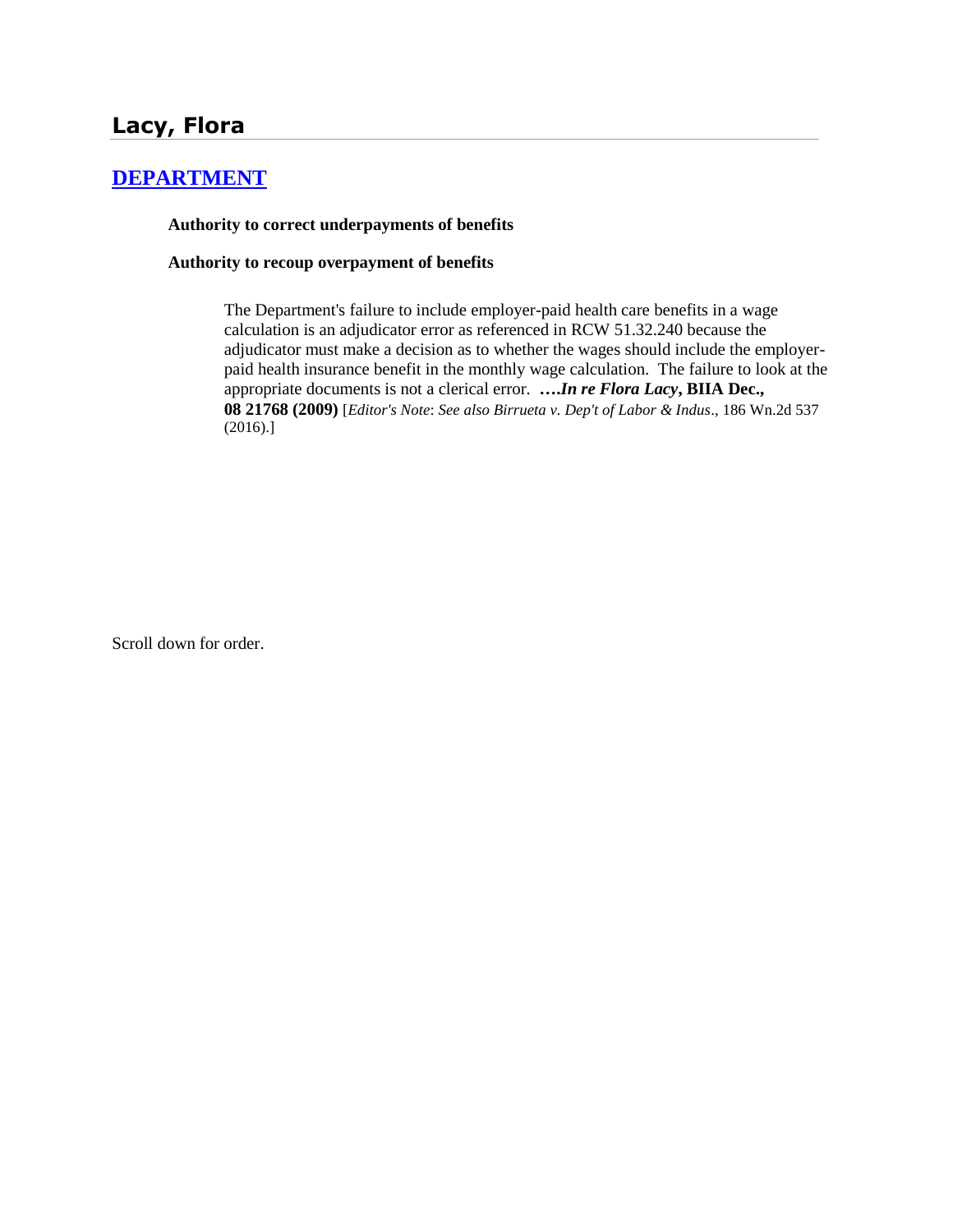# **BEFORE THE BOARD OF INDUSTRIAL INSURANCE APPEALS STATE OF WASHINGTON**

**)**

**IN RE: FLORA L. LACY ) DOCKET NO. 08 21768**

**CLAIM NO. Y-990275 ) DECISION AND ORDER**

APPEARANCES:

1

2

3 4

5

6

7

8 9

10

11

12

13

14

15 16

17

Claimant, Flora L. Lacy, Pro Se

Employer, Enterprise for Progress in the Community (EPIC), by Integrated Claims Management, per Mark Fowble

Department of Labor and Industries, by The Office of the Attorney General, per Kevin M. Hartze, Assistant

The claimant, Flora L. Lacy, filed an appeal with the Board of Industrial Insurance Appeals on December 19, 2008, from an order of the Department of Labor and Industries dated December 10, 2008. In this order, the Department held that it cannot reconsider the order dated February 21, 2008 because the protest was not received within the sixty-day time limit and the order is final and binding. The Department order is **AFFIRMED**.

# **DECISION**

As provided by RCW 51.52.104 and RCW 51.52.106, this matter is before the Board for review and decision. The Department filed a timely Petition for Review of a Proposed Decision and Order issued on September 1, 2009, in which the industrial appeals judge reversed and remanded the order of the Department dated December 10, 2008. This order addresses the only contested issue of this appeal, whether or not the Department can reconsider the wage-set order of February 21, 2008, in which the Department failed to include employer-paid health care benefits in the order, and whether that failure is a clerical or an adjudicator error.

The Board has reviewed the evidentiary rulings in the record of proceedings and finds that no prejudicial error was committed. The rulings are affirmed. We have granted the Department's Petition for Review because we do not agree with our industrial appeals judge that the Department's error of omitting health care benefits in a wage-set order is a clerical error. Rather, we conclude that the Department's determination that there were no health care benefits to include in the monthly wage calculation was adjudicator error.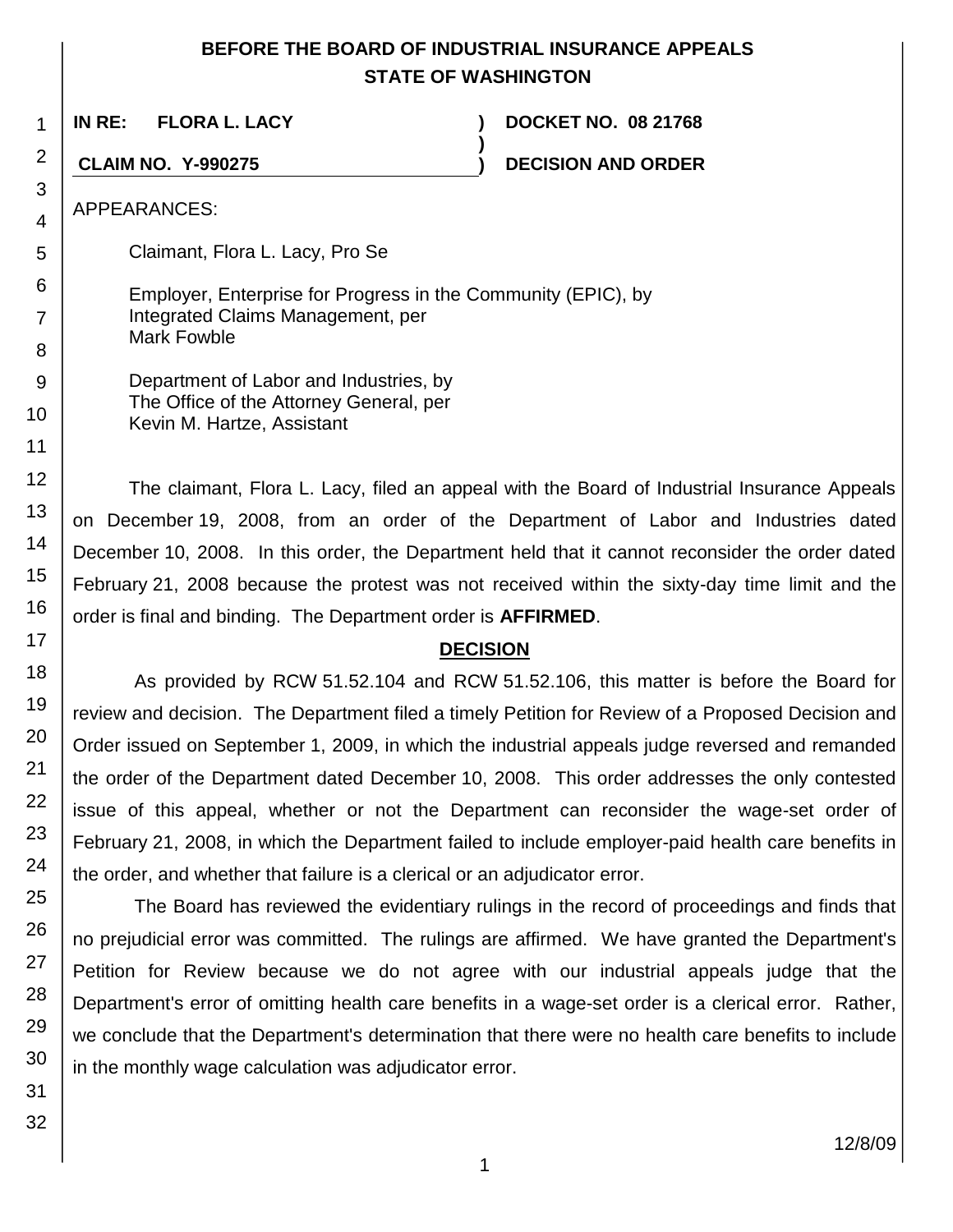1 2 3 4 5 6 7 8 9 10 11 12 13 According to RCW 51.32.240(2), the Department can readjust payments of benefits for up to a year when it has failed to pay benefits because of clerical error. Under these same provisions, however, the recipient of benefits may not seek an adjustment of benefits because of adjudicator error. "Adjudicator error" includes the failure to consider information in the claim file, failure to secure adequate information, or an error in judgment. RCW 51.52.050 explains that the way to seek modification of an order containing adjudicator error is to file an appeal within sixty days of when the order is communicated. Ms. Lacy failed to file an appeal within sixty days of the order of February 21, 2008 being communicated to her. That order became final and binding. Ms. Lacy did not protest or appeal that order until December 5, 2008, after she had contacted her claims manager when she stopped receiving health insurance through her former employer. Ms. Lacy wanted the Department to assist her in paying for the COBRA benefit to be able to continue her health benefits. She testified that it was at this time that her claims manager informed her that he had made a mistake but could not change it, and she would have to appeal to the Board.

14 15 16 17 18 19 20 21 22 23 24 Ms. Lacy worked at two jobs at the time of her injury. When she filed for industrial insurance, she included information on her application that she was receiving health care benefits. The Department of Labor and Industries issued an order on February 21, 2008, that set her wages from the job of injury and the second job, setting forth the wage from each job, the number of hours worked per day, and the number of days worked per month for each job. **For each job listed**, the order stated that there were no health care benefits, tips, bonuses, overtime, or housing/board/fuel that the Department was including in either monthly wage. The order found Ms. Lacy's total gross wage to be \$2,745.26,  $(\$2,680.80 + \$64.46)$ . The order contained the language that the order would become final 60 days from the date it was communicated to her unless she filed a request for reconsideration or an appeal. Ms. Lacy sought no further explanation of the order from the Department until December 5, 2008, long after the order became final and binding.

25 26 27 28 29 30 In the Department's first order dated September 18, 2006, the Department paid Ms. Lacy time-loss compensation benefits, and set her time-loss compensation rate based on Ms. Lacy being single, with no children, and monthly wages of \$2,680.80 from all employment on August 26, 2006. Apparently, the Department did not consider wages from Ms. Lacy's second job in this wage-set order. However, as this was an interlocutory order, the Department was able to reconsider the wage-set issue in the February 21, 2008 order, which was a determinative order.

31 32 When the Department issued the final wage-set order on February 21, 2008, an adjudicator had to manually enter whether Ms. Lacy was receiving any wages for board, tips, bonuses, or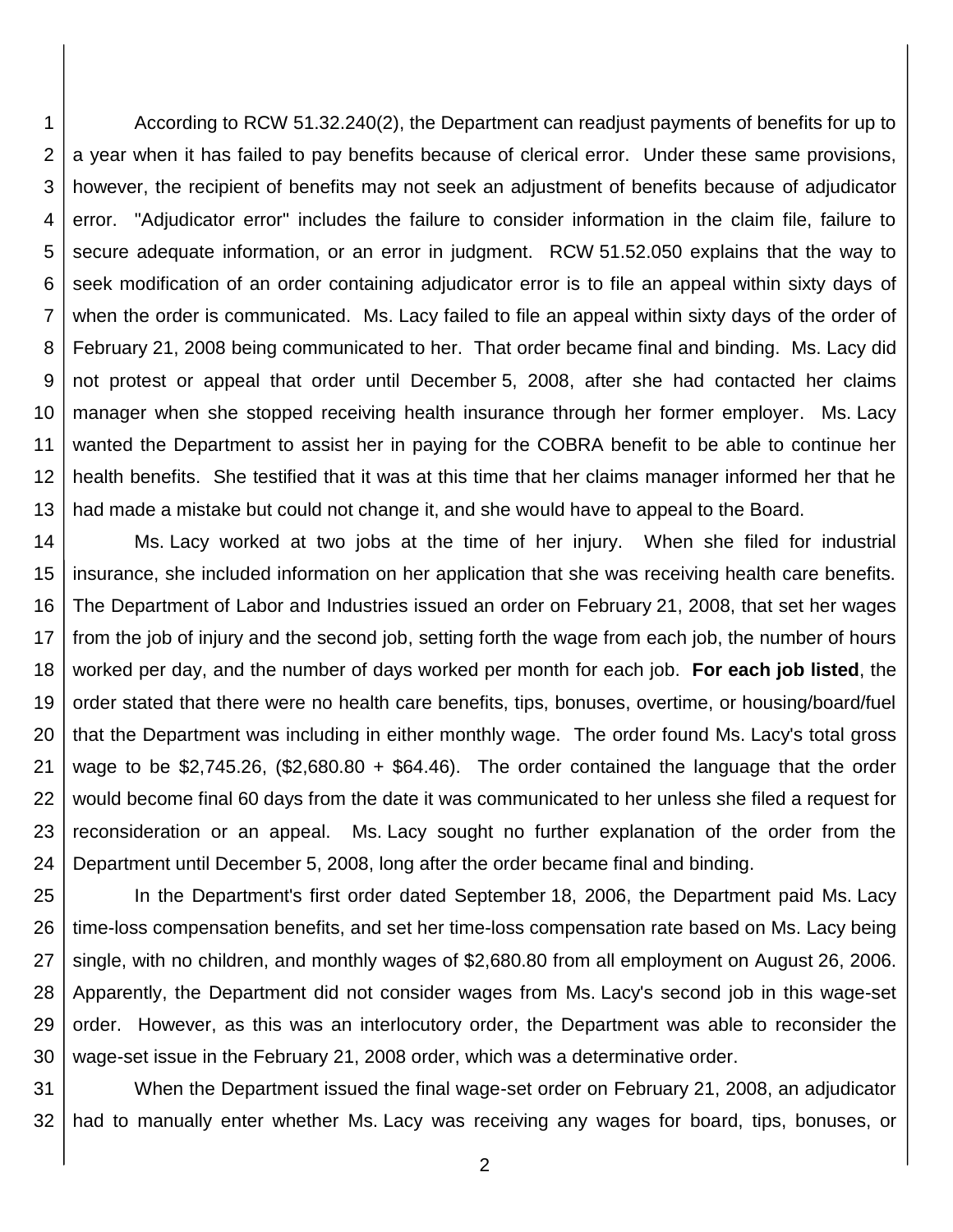1 2 3 4 5 6 7 health care benefits that should be included in the monthly wage calculation. The Department admits that it had the correct information on her application for industrial insurance benefits, and that at the time of injury Ms. Lacy was receiving employer-paid health insurance. For whatever reason, the order omitted the health care benefit amount and instead stated "None." The omission or the inclusion of a dollar amount for any of these items requires adjudicator oversight because the adjudicator must make a decision as to whether the wages should include the employer-paid health insurance benefit, tips, bonuses, overtime, or board in the monthly wage calculation.

8 9 10 11 12 13 14 15 16 17 18 The order of February 21, 2008 determined her monthly wage from her two employments to be \$2,680.80 per month for the job of injury, and \$64.46 per month for the second job, for a total gross wage of \$2,745.26. The order also sets forth how the monthly calculation for each job was reached, citing the hourly rate used, the number of hours per day, and the number of days per month worked for each job. Additionally, the Department's calculation for each job shows that the Department did not include an additional amount in the monthly wage for health care benefits. If Ms. Lacy was confused about the significance of the order, she could have made an inquiry with the Department. But it was not until December 5, 2008, almost ten months later, that she notified the Department of Labor and Industries, in writing, that the order of February 21, 2008, did not take into account the health care benefit she was receiving at the time of her injury, a benefit amount that should have been included by the Department in her monthly wage.

19 20 21 22 23 Our industrial appeals judge believed that the Department's error could be properly considered a "clerical" error rather than an "adjudicator" error. His reasoning is that because the adjudicator could have just hit the wrong key in entering "None" for health care benefit instead of hitting the keys for the appropriate health care benefit amount contained on her application, this was more clerical than actually making a determination or exercising judgment. We disagree.

24 25 26 27 28 29 30 31 32 We have held that it is clerical error when an order closed a claim with a permanent partial disability for a left-sided impairment rather than a right-sided impairment. The error of omitting the health care benefit amount in a monthly wage calculation is not like making an error when paying a permanent partial disability award for a left-sided disability when the disability was on the right side. The difference between the two types of error is that there is no adjudicator judgment being applied when the adjudicator mistakenly uses "right" rather than "left" in an order. The adjudicator "judgment" applied in such an order is in determining the **amount** of the permanent partial disability, **not** which side the disability is on. Applying judgment when determining a worker's monthly wage at the time of injury includes a judgment about whether the worker was receiving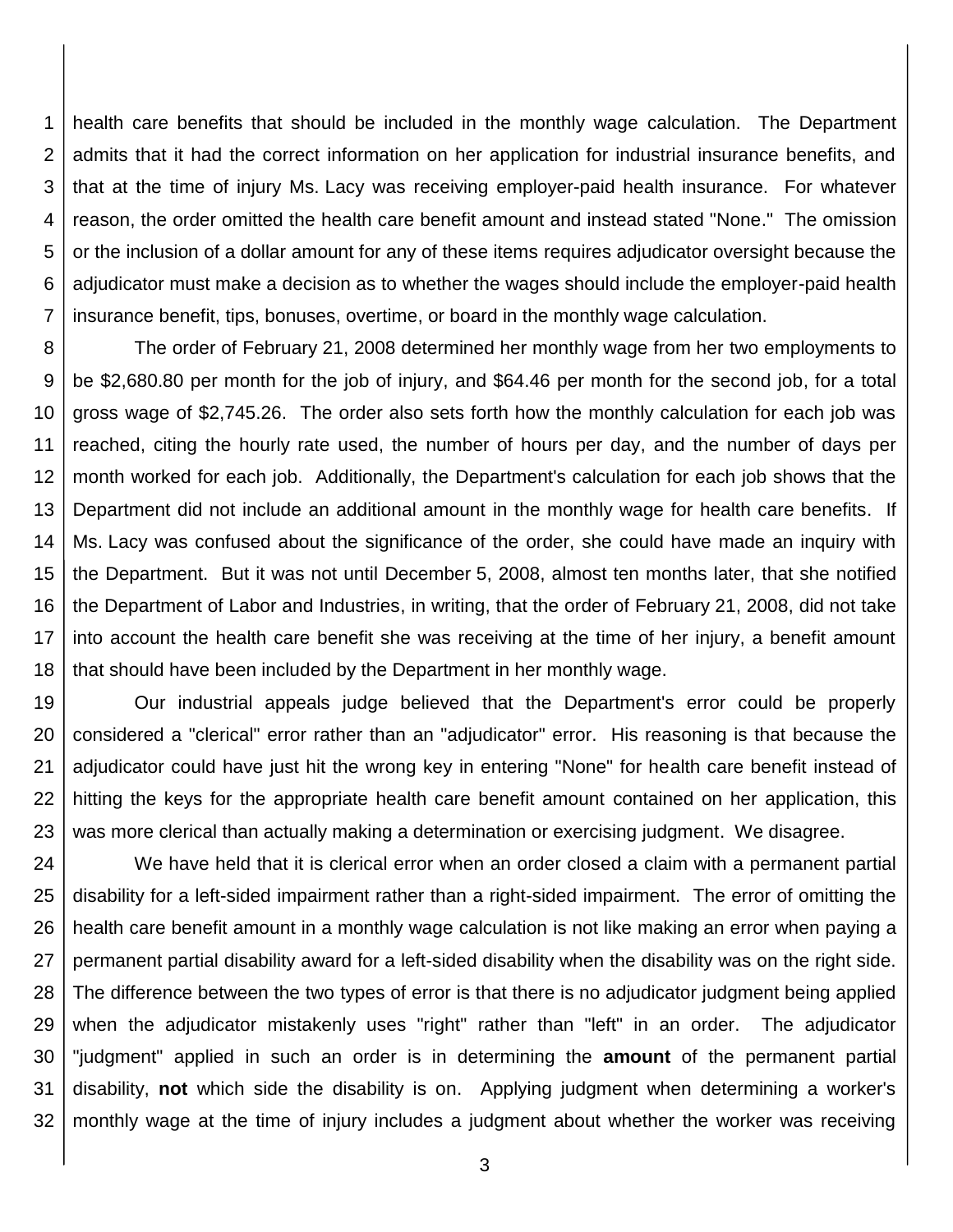1 2 3 4 5 6 7 8 9 employer paid health care benefits that should be included in the monthly wage amount. When the adjudicator writes or types in the order that the amount of health care benefits to be included in the monthly wage is "None", that is an adjudication, requiring the adjudicator to decide whether to include any benefit amount, and if so, in what amount. In Ms. Lacy's case, the adjudicator made a mistake in failing to consider the health care benefit amount Ms. Lacy was receiving from one of her employers at the time of injury. That omission, however, was adjudicator error requiring the adjudicator to use judgment in reaching the determination. Failing to look at the appropriate document that had the information that Ms. Lacy was receiving a health care benefit and include that amount in the monthly wage calculation was not a clerical error.

10 11 12 13 14 15 16 17 18 19 20 Our industrial appeals judge concluded that it must be a clerical error because to conclude otherwise would mean that any mistake caused by someone at the Department who fails to look at something in the file, would be an adjudicator error "that could not be remedied." That is incorrect. The remedy that an injured worker or an employer has when there is adjudicator error contained in a Department order is to appeal the order within sixty days from the date the order is communicated. Ms. Lacy was apprised by the appeal language in the February 21, 2008 order that the order would become final if she did not protest or appeal in writing within sixty days of when the order was communicated. A written appeal within sixty days was her recourse if she wanted to correct the order of February 21, 2008. Her protest, received on December 5, 2008, was not timely. The Department correctly determined that it had no jurisdiction to correct its error contained in the final order of February 21, 2008.

21 22 23 24 25 In sum, we conclude that the record supports the determination that the Department was unable to reconsider the order of February 21, 2008 because the claimant's protest was not received within the sixty-day time limitation. The error contained in that order was adjudicator error, and RCW 51.32.240(2) does not permit the Department to adjust Ms. Lacy's monthly wage amount to include health care benefits after the order has become final.

## **FINDINGS OF FACT**

1. On August 31, 2006, the Department of Labor and Industries received Flora Lacy's Application for Benefits, in which she alleged an injury on August 26, 2006, while in the course of her employment with EPIC. The claim was allowed and benefits were paid. On February 21, 2008, the Department issued an order setting the claimant's monthly wage based on two jobs at the time of injury, showing the hourly rate paid for each job, the number of hours worked per day, and the number of days

26

27

28

29

30

31

32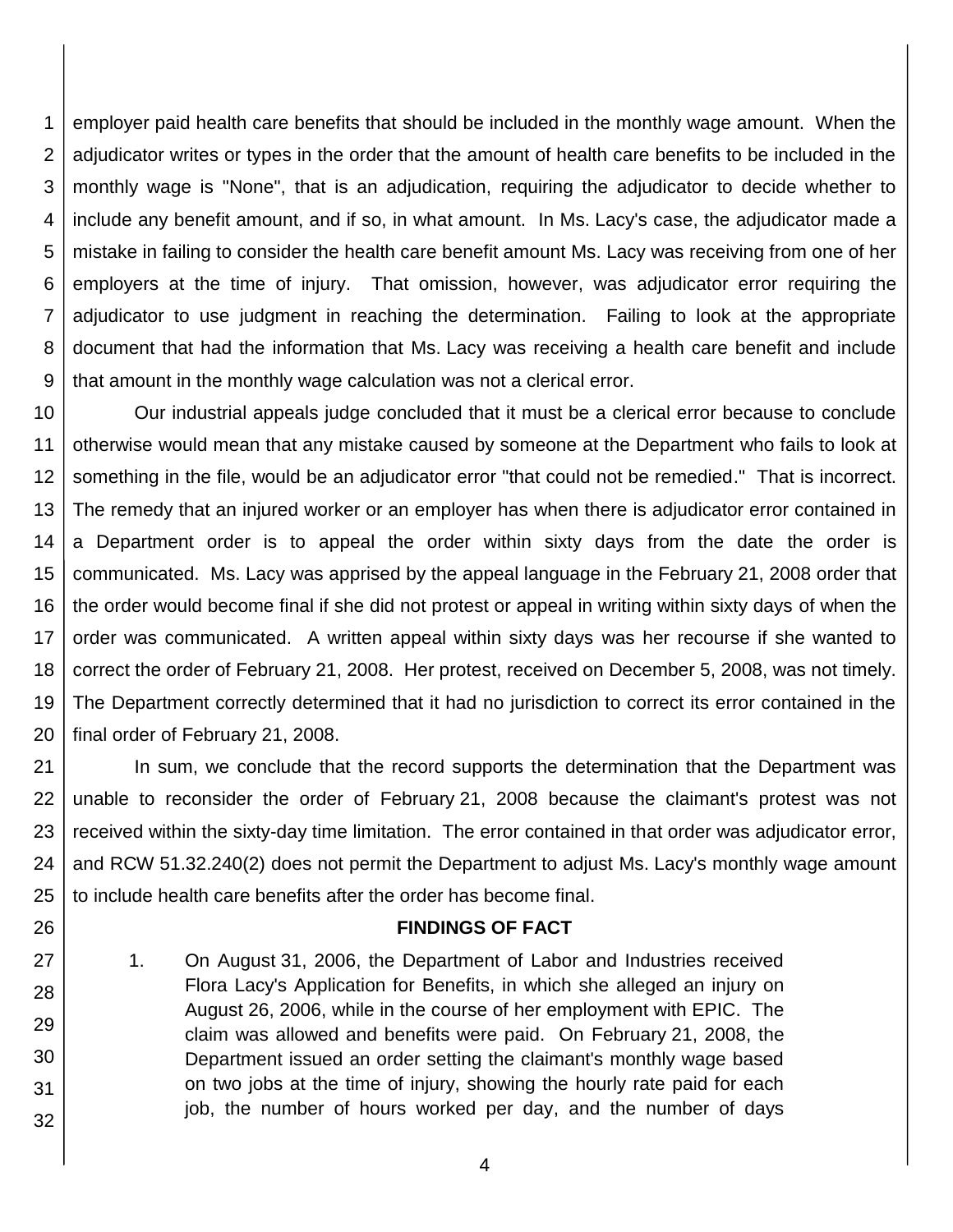worked per month for each job, with no additional amounts added to include health care benefits for either job.

Ms. Lacy received the order of February 21, 2008, within a few days of when the Department issued it. On December 5, 2008, Ms. Lacy requested, in writing, that the Department adjust her wage rate to include the employer provided health care benefit. On December 10, 2008, the Department issued an order stating it could not reconsider the order dated February 21, 2008, because the protest was not received within the sixty-day limitation. On December 19, 2008, the Board of Industrial Insurance Appeals received Ms. Lacy's appeal from the December 10, 2008 order. On January 21, 2009, the Board granted the claimant's appeal under Docket No. 08 21768, and agreed to hear the appeal.

- 2. On August 26, 2006, Ms. Lacy sustained an industrial injury for which she was entitled to industrial insurance benefits. In her Application for Benefits submitted to the Department of Labor and Industries, Ms. Lacy included information that at the time of her injury she received employer-provided health care benefits. At the time of her injury, Ms. Lacy had two jobs.
- 3. The Department issued an order on February 21, 2008, that determined Ms. Lacy's gross total monthly wage at the time of injury. The order stated that her wage was set by taking into account the following: The wage for the job of injury based on \$11.17 per hour, 12 hours per day, 20 days per month, which equaled \$2,680.80 per month, additional wage for the job of injury to include no health care benefit, tips, bonuses, overtime, or housing/board/fuel. The wage for the second job is based on \$13.96 per hour, averaging .21 hours per day, 5 days per week, which equaled \$64.46 per month, nothing for health care benefits, tips, bonuses, overtime, or housing/board/fuel. The total gross wage is \$2,745.26 per month. The worker's marital status on the date of this order was single with no children.
- 4. Ms. Lacy did not protest or appeal the February 21, 2008 order until December 5, 2008, when the Department received, in writing, her request to adjust her wage rate to include her employer-paid health care benefit.
- 5. The Department's omission of the health care benefit in the wages of the job of injury, calculated in the provisions of the February 21, 2008 order, was an adjudicator error, not a clerical error, because in setting wages the order required adjudicator judgment to determine whether the

1